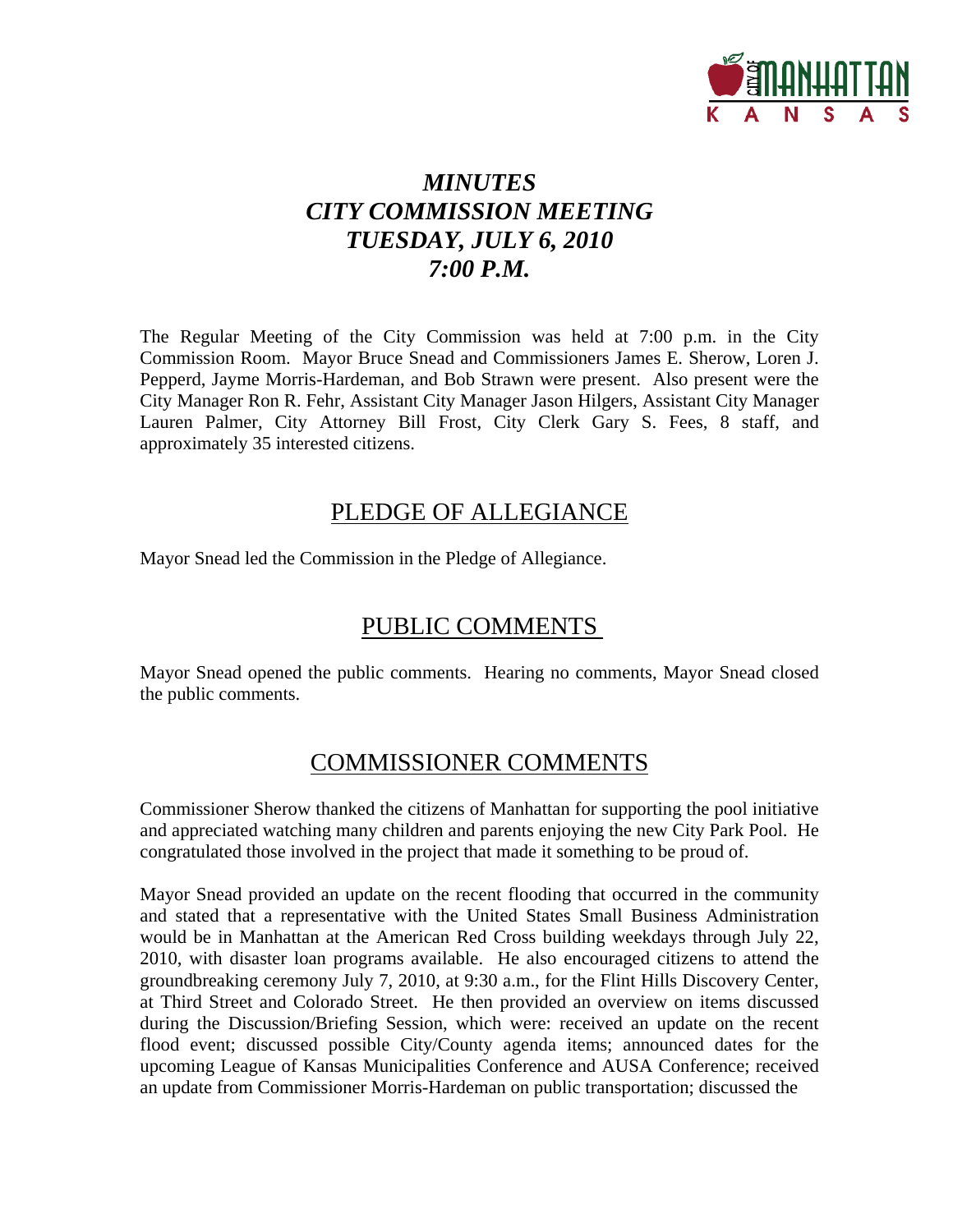## COMMISSIONER COMMENTS (*CONTINUED*)

new logo for the Flint Hills Discovery Center; received Census estimates for 2009; discussed revisiting the days and times for fireworks and scheduling it as a future agenda item; and, Commissioner Sherow provided an update on the Flint Hills Regional Council and housing issues and needs discussed by Colonel Brown with Fort Riley.

### CONSENT AGENDA

(\* denotes those items discussed)

### **MINUTES**

The Commission approved the minutes of the Regular City Commission Meeting held Tuesday, June 15, 2010, and the Special City Commission Meeting held on Tuesday, June 22, 2010.

### **CLAIMS REGISTER NO. 2645**

The Commission approved Claims Register No. 2645 authorizing and approving the payment of claims from June 9, 2010, to June 29, 2010, in the amount of \$4,787,022.18.

### **LICENSE – CEREAL MALT BEVERAGE**

The Commission approved an annual Cereal Malt Beverage License for Mr. K's Café, Inc., 3901 Vanesta Drive.

#### **\* FINAL PLAT – MANHATTAN MARKETPLACE ADDITION, UNIT 3**

Commissioner Morris-Hardeman stated that she was concerned in the application of the design guidelines and the decision made by the Manhattan Urban Area Planning Board to allow the proposed Longhorns Restaurant to face Tuttle Creek Boulevard, rather than toward the development. She also voiced concern that the decision was made by only four members of the Planning Board and asked that the issue of quorum be revisited.

Commissioner Sherow voiced his disappointment with the alignment of the proposed Longhorns Restaurant and the orientation of the building. He also voiced concern with the landscape maintenance in areas of the Manhattan Marketplace PUD.

Commissioner Strawn reiterated similar concerns and asked if the City Commission has any authority on the Final Plat of Manhattan Marketplace Addition, Unit 3.

Bill Frost, City Attorney, responded to questions from the Commission and provided clarification on the Final Plat.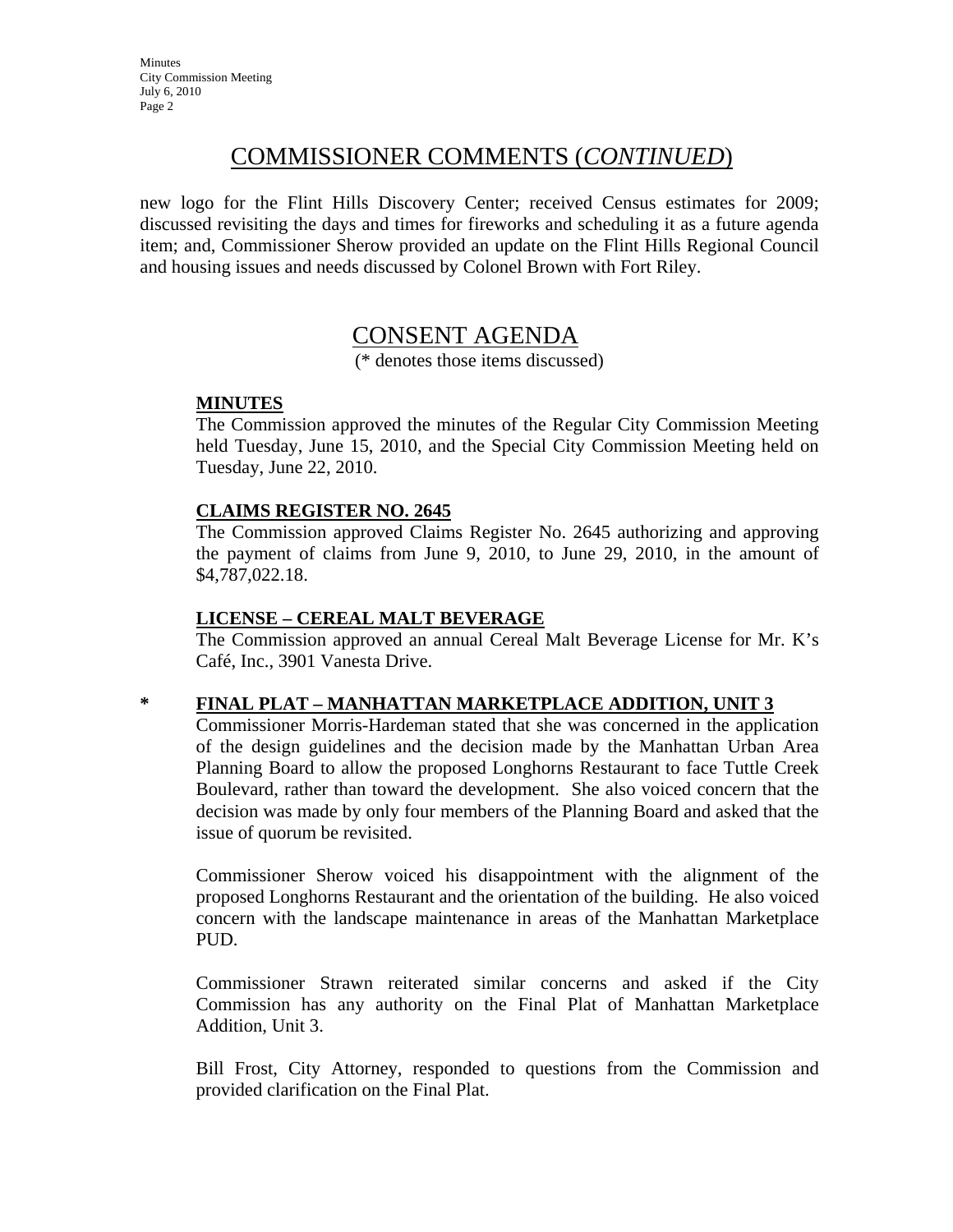#### **\* FINAL PLAT – MANHATTAN MARKETPLACE ADDITION, UNIT 3** *(CONTINUED)*

The Commission accepted the easements and rights-of-way, as shown on the Final Plat of Manhattan Marketplace Addition, Unit 3, Commercial Planned Unit Development, generally located northwest of the intersection of Retail Place and Tuttle Creek Boulevard, based on conformance with the Manhattan Urban Area Subdivision Regulations.

**\* RESTRICTIVE COVENANTS – MANHATTAN MARKETPLACE ADDITION, UNIT 3**

The Commission authorized the Mayor and City Clerk to execute the Agreement regarding construction and maintenance of the travel easements for Manhattan Marketplace Addition, Unit 3, Commercial Planned Unit Development.

### **ORDINANCE NO. 6831 – AMEND – REFUSE CONTAINERS AND REFUSE HAULERS**

The Commission approved Ordinance No. 6831 amending Chapter 16 of the Code of Ordinances implementing various changes related to refuse containers and refuse haulers.

### **ORDINANCE NO. 6832 – AMEND – TRASH NUISANCES**

The Commission approved Ordinance No. 6832 amending Chapter 21 of the Code of Ordinances implementing various changes for trash nuisances.

### **RESOLUTION NO. 070610-A – SET PUBLIC HEARING DATE – NORTH TRANSPORTATION DEVELOPMENT DISTRICT EXPANSION**

The Commission found the petition sufficient and approved Resolution No. 070610-A setting the date for a public hearing relative to the North Project Area Transportation Development District Expansion.

#### **FIRST READING – NORTH TRANSPORTATION DEVELOPMENT DISTRICT EXPANSION**

The Commission approved first reading of an ordinance expanding the North Project Area Transportation Development District.

#### **\* RESOLUTION NO. 070610-B – DESIGNATION – RECOVERY ZONE**

Commissioner Strawn stated that he would be abstaining from the item.

The Commission approved Resolution No. 070610-B designating the City as a Recovery Zone.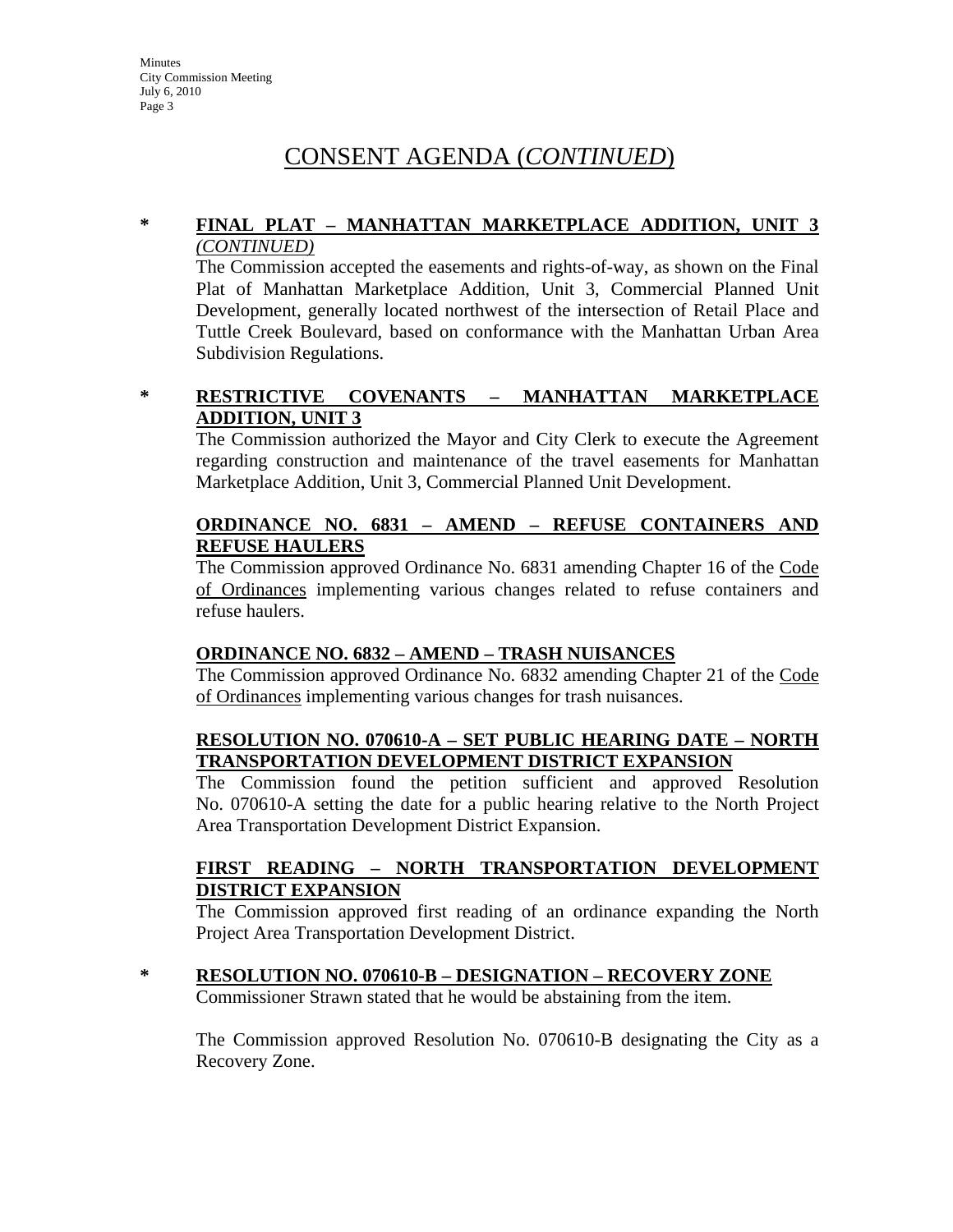### **\* APPLICATION – RECOVERY ZONE FACILITY BONDS – GTM SPORTSWEAR, INC.**

Commissioner Strawn stated that he would be abstaining from the item.

Mayor Snead and Lauren Palmer, Assistant City Manager, provided additional information on the item and responded to questions from the Commission regarding the application and compliance wage structure with GTM Sportswear, Inc.

The Commission approved the application from GTM Sportswear, Inc., to the Kansas Department of Commerce for Recovery Zone Facility Bonds.

**\* REQUEST FOR PROPOSALS – MCCALL ROAD CONNECTION (ST1014)** Commissioner Sherow and Commissioner Strawn provided additional information on the importance of the McCall Road connection design item.

The Commission authorized City Administration to solicit proposals for the design of McCall Road Extension (ST1014) and appointed Commissioner Strawn to serve on the Selection Committee.

**\* AGREEMENT – CONSTRUCTION MANAGER AT-RISK – FLINT HILLS DISCOVERY CENTER EXHIBITS (DC0902)**

The Commission authorized the Mayor and City Clerk to execute an agreement with McCownGordon Construction, of Kansas City, Missouri, for Construction Manager At-Risk services for exhibits (DC0902) for the Flint Hills Discovery Center.

### **CHANGE ORDER NO. 6 – 4TH STREET, PIERRE STREET TO FORT RILEY BOULEVARD (ST0813)**

The Commission approved Change Order No. 6 for 4<sup>th</sup> Street, Pierre Street to Fort Riley Boulevard, Project (ST0813) resulting in a net increase in the amount of  $$27,261.16$  (+1.19%) to the contract with Pavers, Inc., of Salina, Kansas.

### **CHANGE ORDER NO. 1 – PROJECT #15 (SM0806)**

The Commission approved Change Order No. 1 for Project #15 (SM0806), resulting in a net increase in the amount of \$46,725.00 (+3.30%) to the contract with Dondlinger and Sons Construction, of Wichita, Kansas.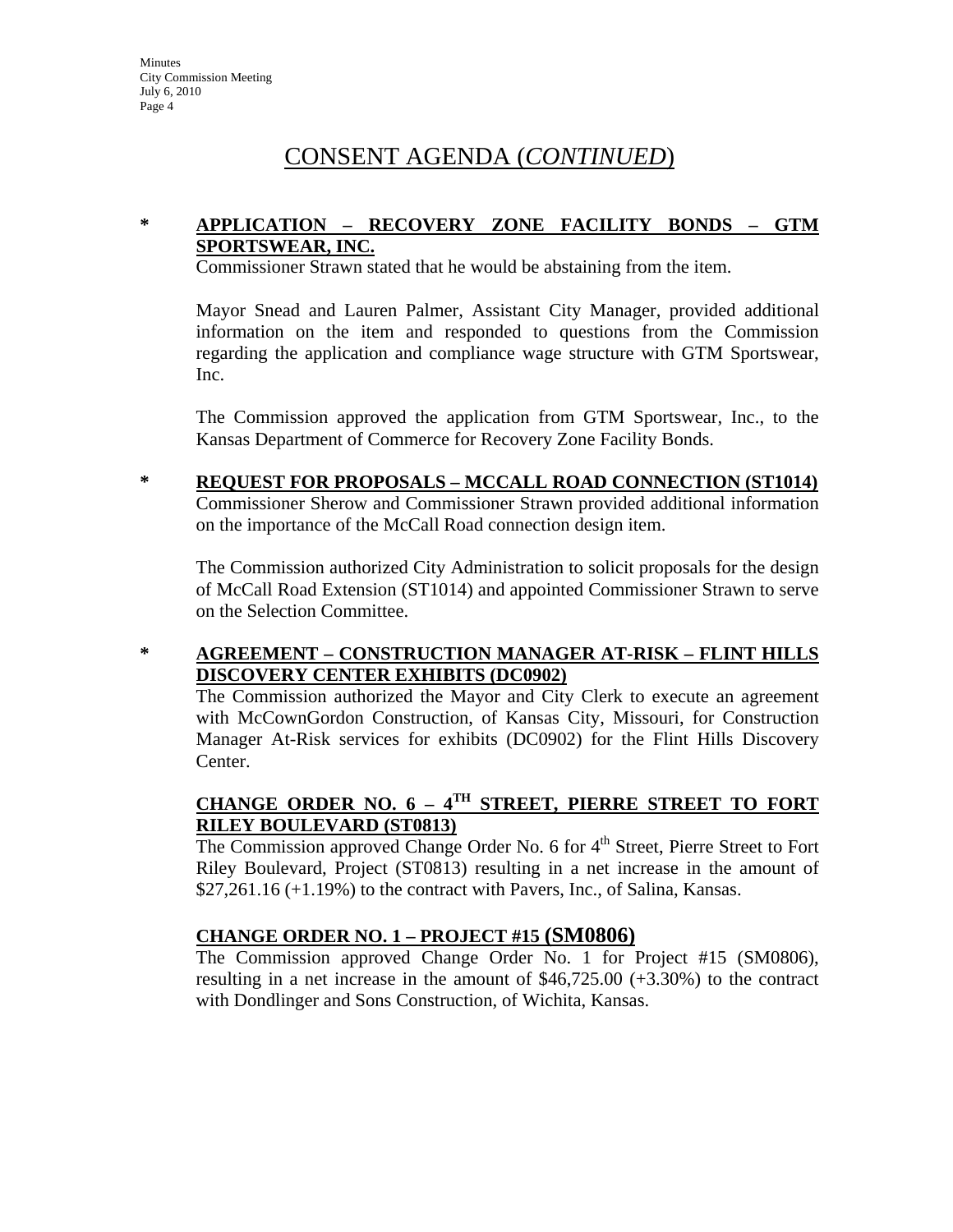### **CHANGE ORDER NO. 2 – SCENIC MEADOWS ADDITION, UNIT TWO, PHASE II – STREET IMPROVEMENTS (ST0820)**

The Commission approved Change Order No. 2 for Scenic Meadows Addition, Unit Two, Phase II, Streets Improvements (ST0820), resulting in a net increase in the amount of \$18,392.50 (+4.28%) to the contract with Manhattan Trenching Inc., of Manhattan, Kansas.

### **AGREEMENT – ACQUISITION OF REAL ESTATE – WATER TREATMENT PLANT AND WELLFIELD IMPROVEMENT PROJECT (WA0611)**

The Commission authorized City Administration to finalize and the Mayor and City Clerk to execute an agreement with Parker-Hannifin for acquisition of real estate for a 36-inch raw water supply pipeline for the Water Treatment Plant and Wellfield Improvement Project (WA0611).

### **\* AGREEMENT – DOWNTOWN MANHATTAN WAY-FINDING GRAPHICS CONCEPT STUDY**

Jason Hilgers, Assistant City Manager/Redevelopment Coordinator, presented an overview on the item and responded to questions from the Commission.

The Commission authorized City Administration to execute an agreement with Bowman, Bowman, Novick, of Manhattan, Kansas, for the Downtown Manhattan Way-Finding Graphics Concept Study.

### **\* AGREEMENT – FIXED BASE OPERATOR**

The Commission authorized the Mayor and City Clerk to execute the Fixed Base Operator Agreement with Kansas Air Center, Inc., for services provided at the Manhattan Regional Airport.

### **GRANT AGREEMENT/CONTRACTS – 2010 EMERGENCY SHELTER GRANT**

The Commission authorized the Mayor and City Clerk to execute the grant agreement with the Kansas Housing Resources Corporation for the award of 2010 Emergency Shelter Grant Funds and execute contracts with local social service agencies to allocate the 2010 Emergency Shelter Grant *(See Attachment No. 1)*.

### **\* RECOMMENDATIONS – NEIGHBORHOOD GRANT REVIEW COMMITTEE**

Lauren Palmer, Assistant City Manager, responded to questions from the Commission and provided information on the August deadline for applications.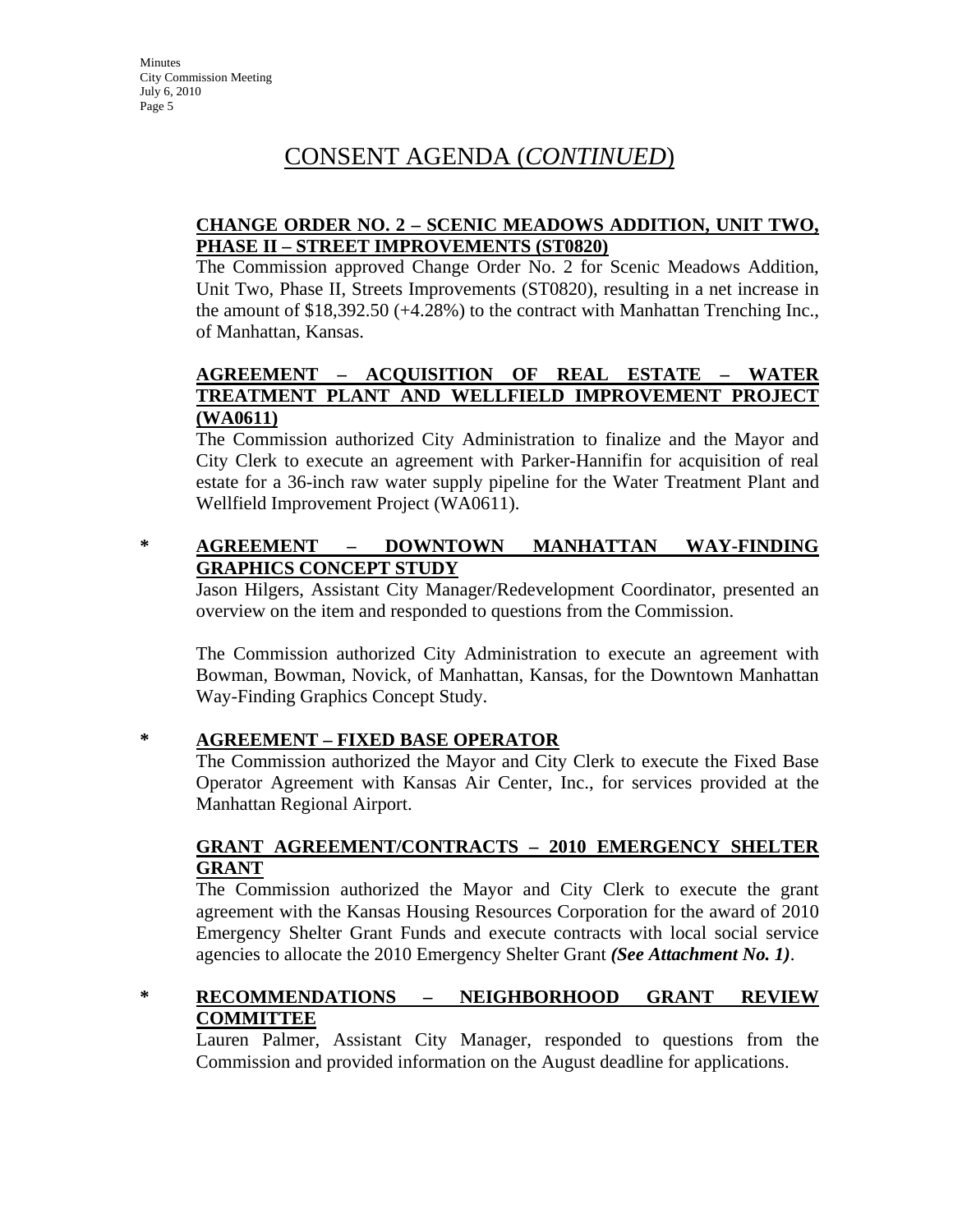#### **\* RECOMMENDATIONS – NEIGHBORHOOD GRANT REVIEW COMMITTEE** *(CONTINUED)*

The Commission approved the Neighborhood Grant Review Committee's funding recommendations *(See Attachment No. 2)*.

#### **BOARD APPOINTMENTS**

The Commission approved appointments by Mayor Snead to various boards and committees of the City.

#### *Code Appeals Board*

Re-appointment of Ron Hageman, 3401 Churchill Street, to a three-year Builder term. Mr. Hageman's term begins immediately and will expire May 31, 2013.

Re-appointment of George Lauppe, 2837 Nevada Street, to a three-year Builder term. Mr. Lauppe's term begins immediately and will expire May 31, 2013.

Re-appointment of Brad Swanson, 2922 Tatarrax Drive, to a three-year Master Mechanic term. Mr. Swanson's term begins immediately and will expire May 31, 2013.

#### *Corporate Technology Park Architectural Review Committee*

Re-appointment of Karen Davis, 1101 Poyntz Avenue, to a three-year City term. Ms. Davis' term will begin August 16, 2010, and will expire August 15, 2013.

#### *Joint Corrections Advisory Board*

Re-appointment of Ben Trujillo, 1000 Michael Road, to a two-year Adult term. Mr. Trujillo's term begins immediately and will expire June 30, 2012.

After discussion, Commissioner Sherow moved to approve the consent agenda, as presented. Commissioner Morris-Hardeman seconded the motion. On a roll call vote, motion carried 5-0, with the exception of Item G, RESOLUTION NO. 070610-B – DESIGNATION – RECOVERY ZONE and APPLICATION – RECOVERY ZONE FACILITY BONDS – GTM SPORTSWEAR, INC., which carried 4-0, with Commissioner Strawn abstaining from the item; and, with the exception of Item I, AGREEMENT – CONSTRUCTION MANAGER AT-RISK – FLINT HILLS DISCOVERY CENTER EXHIBITS (DC0902), which carried 3-2, with Commissioners Pepperd and Strawn voting against the item.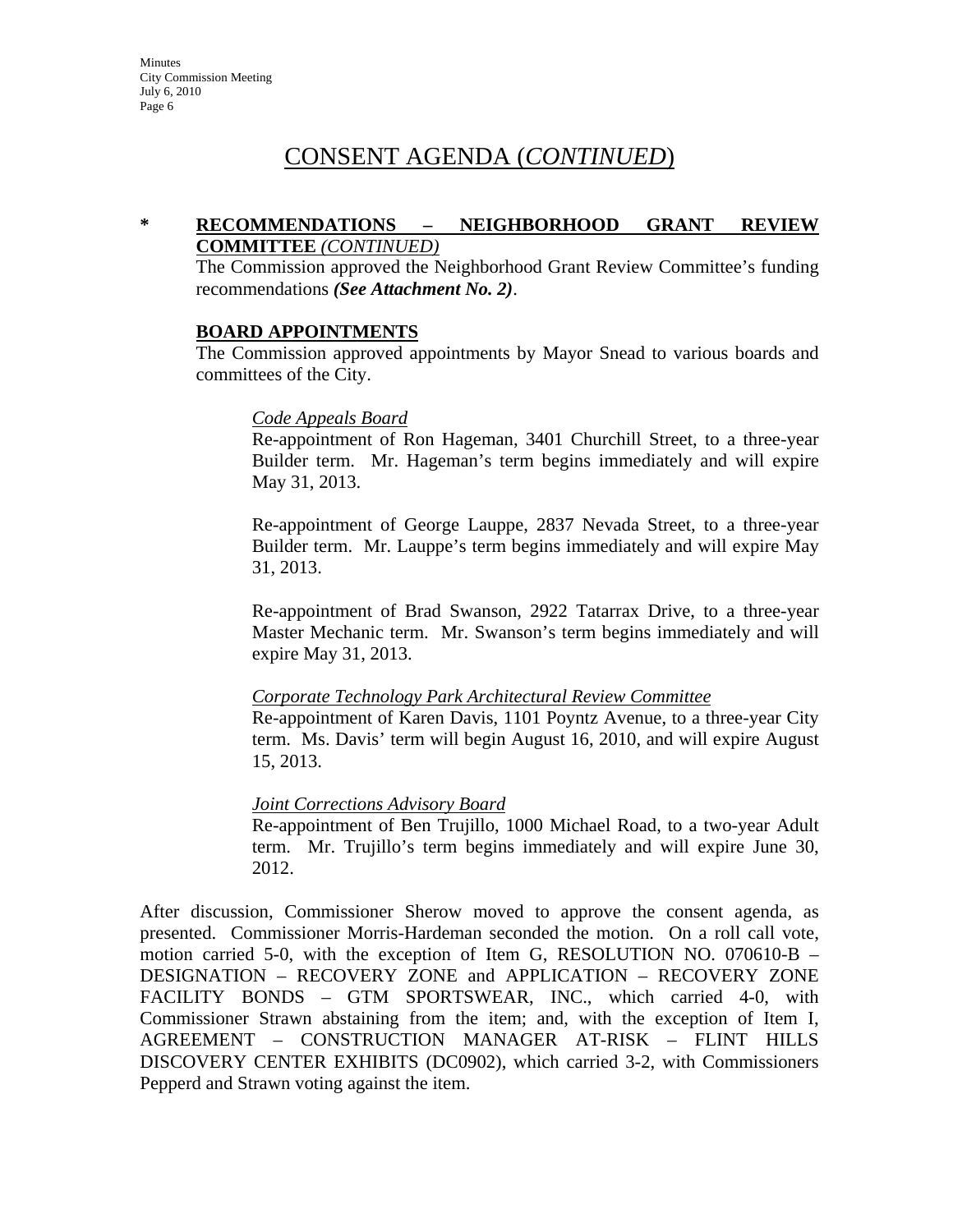**Minutes** City Commission Meeting July 6, 2010 Page 7

## GENERAL AGENDA

#### **PRESENTATION - 2009 CITY AUDIT**

Bernie Hayen, Director of Finance, presented an overview on the item.

Mike Rogers, CPA, Varney & Associates CPAs, LLC, provided additional information on the City's audit and highlighted the management letter provided by Varney  $\&$  Associates. He then responded to questions from the Commission regarding the City's legal debt limit; STAR bonds; the formation, composition, process, duties, and responsibilities of an audit committee; conducting an independent audit of the Manhattan Area Chamber of Commerce with city funds; and compliance regarding Convention and Visitors Bureau funds.

Bret Haminaw, 1436 Legore Lane, informed the Commission that he has been a Manhattan resident for three years and a Junction City resident for eight years. He voiced concern with the loss in property values in the area.

After discussion by the Commission to consider establishing an audit committee, Commissioner Sherow moved to receive and accept the preliminary 2009 Independent Auditor's Report. Commissioner Pepperd seconded the motion.

After additional discussion, on a roll call vote, motion carried 5-0.

#### **SEXUAL ORIENTATION**

Jason Hilgers, Assistant City Manager, presented the item and responded to questions from the Commission

Larry Hackney, Staff Liaison, Human Rights and Services Board, informed the Commission that the Human Rights and Services Board meets quarterly, but can meet on a more frequent basis, if needed.

Jonathon Mertz, Chair, Flint Hills Human Rights Project, voiced appreciation for the item being on the agenda and was concerned that the item did not include gender identity and asked that it be considered. He stated that he felt the item was ready for the City Commission to take action on, instead of having a full debate on the issue and being dragged out with the Human Rights and Services Board. He then responded to questions from the Commission regarding discrimination related to housing and services. He stated that some cases need to be investigated to see if discrimination occurred or not, in order to treat everyone equally.

Bill Frost, City Attorney, provided additional information on the item and responded to questions from the Commission regarding potential ordinance considerations and possible enforcement mechanisms that could be applied.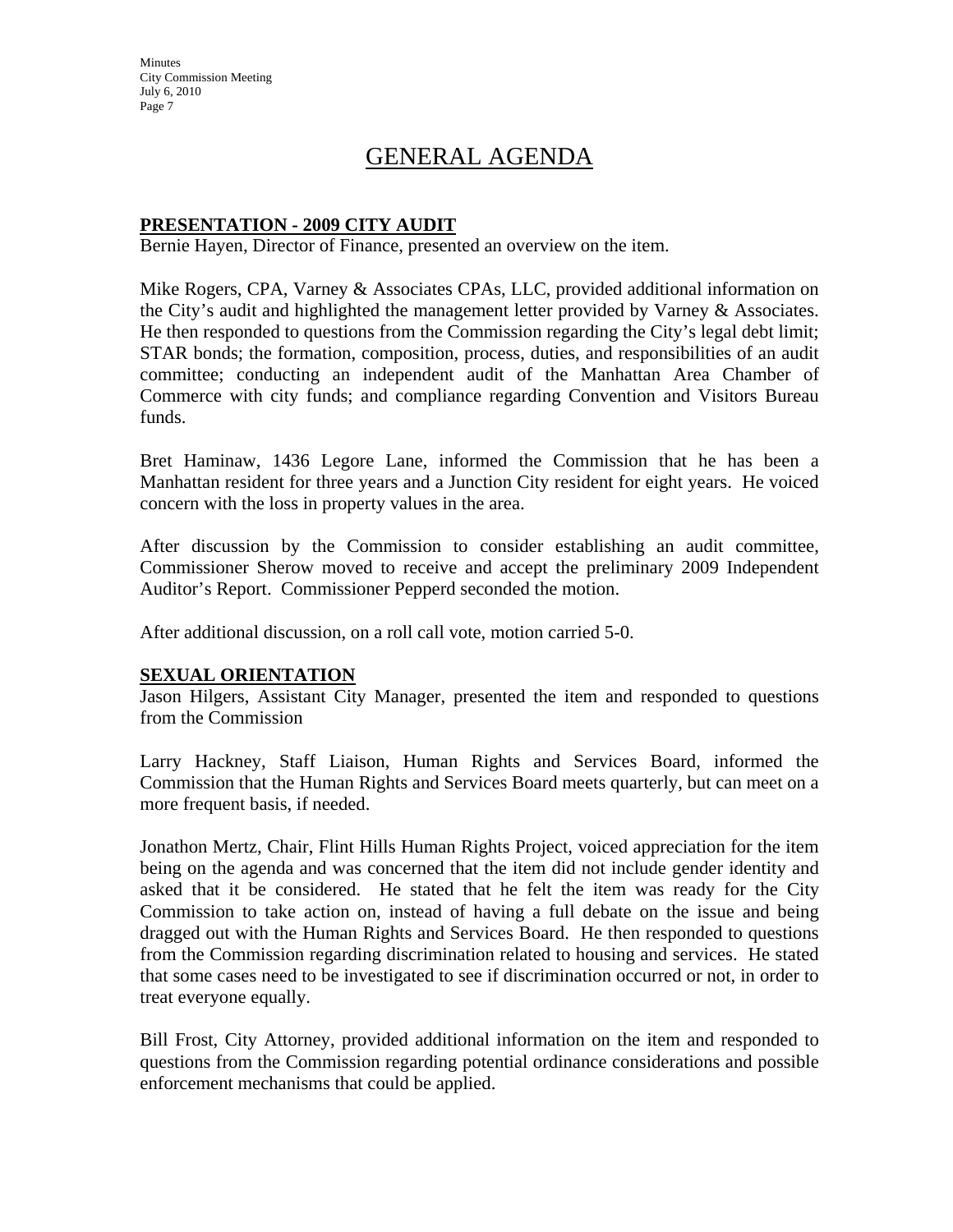## GENERAL AGENDA (*CONTINUED*)

### **SEXUAL ORIENTATION** *(CONTINUED)*

Jonathon Mertz, Chair, Flint Hills Human Rights Project, responded to questions from the Commission about exceptions to a potential ordinance and stated that he did not know of a model ordinance in the state of Kansas, other than the Lawrence ordinance as a starting point. He then provided information on Kansas State University's non-discrimination policy.

Dorinda Lambert, 531 Wickham Road, , Director of Counseling Services, and Chair, Campaign for Non-Violence, Kansas State University, informed the Commission that an ordinance adding sexual orientation and gender identity would show that Manhattan is a welcoming and accepting community. She then responded to questions from the Commission about discrimination and stressed the importance of adopting an ordinance.

Stan Hoerman, 2021 Bluehills Road, informed the Commission that as a landlord, he has not heard of this as a problem in housing and asked about public housing requirements at Flint Hills Place. He also asked about homosexuality laws in the state of Kansas and if the State has a mechanism for enforcement.

Bill Frost, City Attorney, provided clarification on the questions raised.

Jeff Levin, 3704 Everett Drive, business owner and landlord, informed the Commission that his employee handbook offered this protection and that this is a difficult issue to express. He asked the Commission to provide the leadership necessary to support a movement for sexual orientation and gender identity protection in Manhattan, as it did for a smoking ban and cell phone ordinance.

Dusty Garner, 2413 Hobbs Drive, Executive Director, Regional Aids Project, K-State student, stated that national employers look for open and accepting communities. He asked that the item go directly to the City Commission to develop an ordinance, rather than going to the Human Rights and Services Board.

Torry Dickinson, 2391 Grandview Terrace, informed the Commission that good communities support and respect everyone. She stated that good communities are places with full civil rights and urged the Commission to send a civil rights ordinance directly to the Commission and act on it immediately.

Joshua McGinn, 1824 Todd Road, thanked the Commission for issuing the recent LGBT month proclamation and stated that all people need to be able to provide for their families without undue obstacles. He said that although he has had a positive experience, a reputation of discrimination already exists in the community. He encouraged the Commission to apply a higher standard to ensure that discrimination does not happen.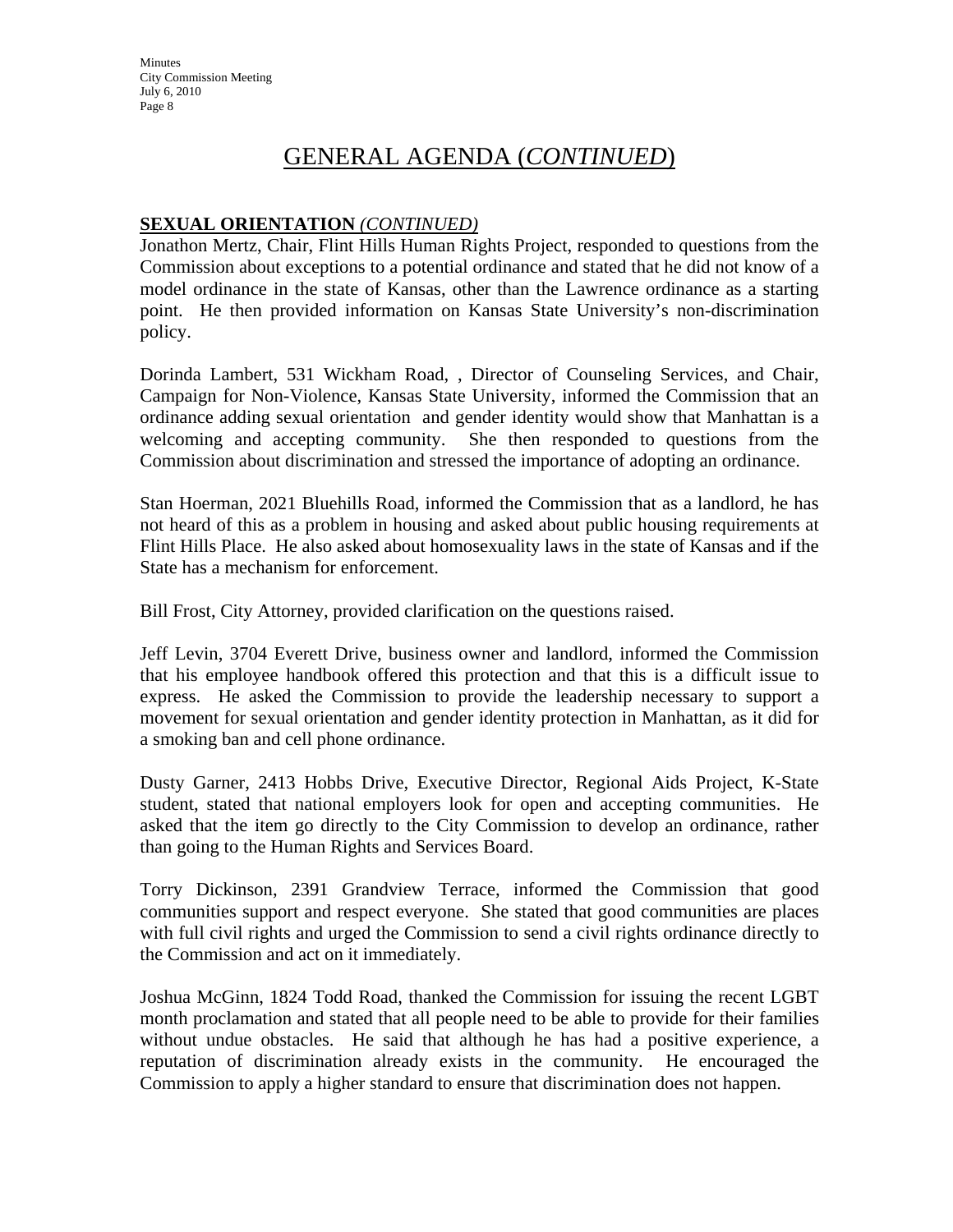## GENERAL AGENDA (*CONTINUED*)

### **SEXUAL ORIENTATION** *(CONTINUED)*

Bret Haminaw, 1436 Legore Lane, informed the Commission that as member of a Catholic, German family who has served consecutively in the armed forces, he has never experienced a large amount of hazing. He informed the Commission that his home was recently vandalized and he was verbally assaulted in Aggieville. He supported the proposed ordinance changes to prevent all discrimination.

Stephanie Mott, 119 Southeast  $14<sup>th</sup>$  Street, Topeka, Kansas, Founder, Kansas Statewide Transgender Education Project, informed the Commission that she understands the fear of violence and discrimination as a transgender person. She asked that transgender identity be included in the proposed ordinance.

Mayor Snead summarized a letter that he received from Carol Barta, Manhattan Friends Meeting, in support of an ordinance. He then offered an alternative option for the Commission to consider by asking City Administration to develop an ordinance adding sexual orientation and gender identity as a protected class in Manhattan, and then ask the Human Rights and Services Board to review the proposal and have their input.

After further discussion by the Commission, Mayor Snead moved to authorize City Administration to develop an ordinance adding sexual orientation and gender identity as a protected class in Manhattan, including enforcement provisions and exceptions; and, have the Human Rights and Services Board review and provide feedback on the proposed ordinance, so that the Commission can take action before the end of 2010. Commissioner Morris-Hardeman, seconded the motion.

Jason Hilgers, Assistant City Manager, and Ron Fehr, City Manager, asked for clarification on the proposed ordinance and informed the Commission that City Staff would research ordinance examples and come back to the Commission with a draft ordinance and with a matrix of issues to consider.

Larry Hackney, Staff Liaison, Human Rights and Services Board, provided additional information on example ordinances and enforcement issues that will need to be managed and addressed.

After additional discussion by the Commission, on a roll call vote, motion carried 4-1, with Commissioner Pepperd voting against the motion.

#### **DISCUSSION - SOUTH PARK, DEPOT CONNECTION AND PIERRE STREET LANDSCAPING**

Jason Hilgers, Assistant City Manager/Redevelopment Coordinator, introduced the item.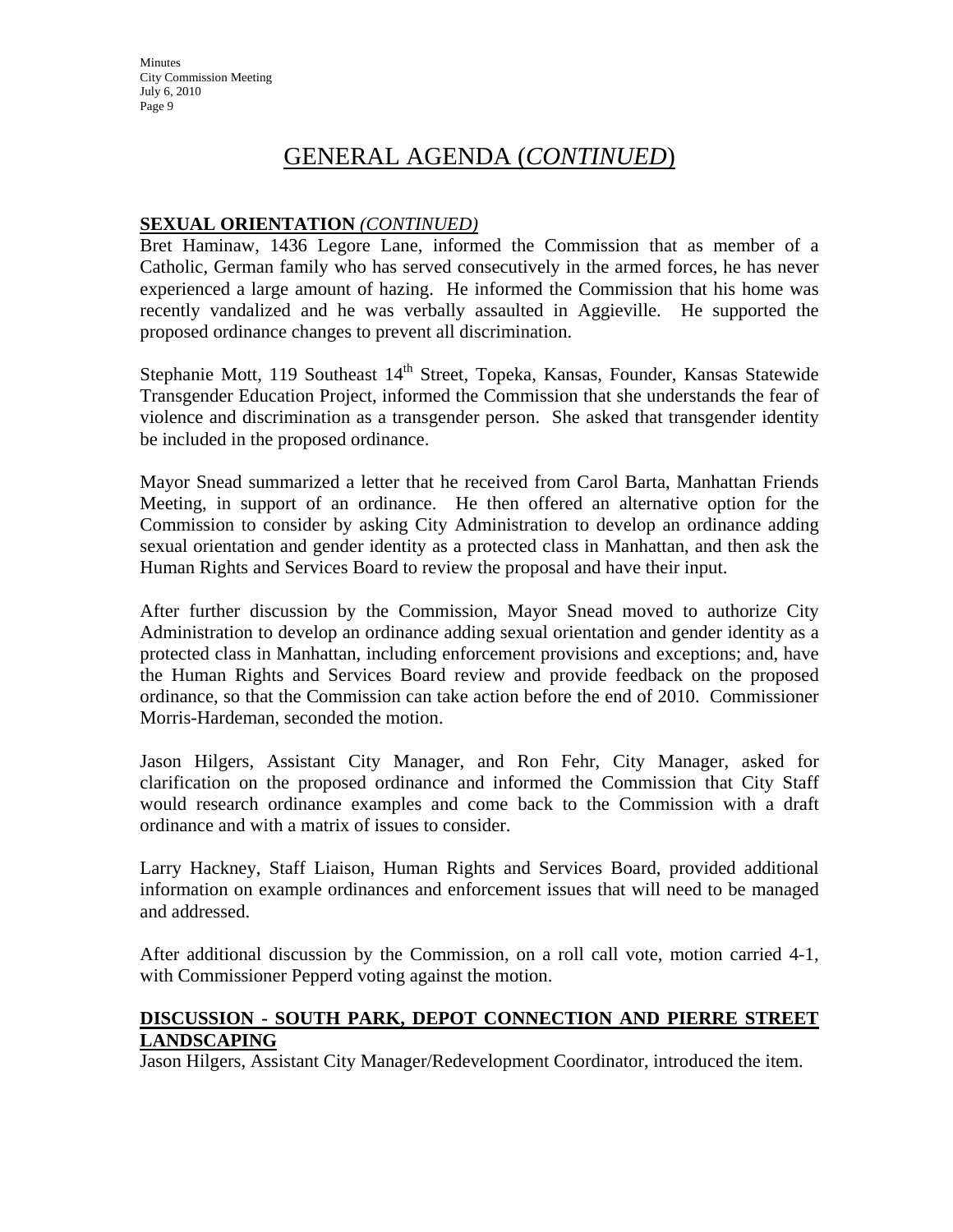## GENERAL AGENDA (*CONTINUED*)

### **DISCUSSION - SOUTH PARK, DEPOT CONNECTION AND PIERRE STREET LANDSCAPING** *(CONTINUED)*

Lorie Doolittle-Bowman, Bowman Bowman Novick (BBN), and Scott Bingham, BBN, presented an overview of the South District Development, including the South District park; access and linkage to the park; uses and activities of the open space; fireplace feature; plaza; shade opportunities; restroom; park seating areas; design process; construction costs; park delivery and construction schedule; and proposed planting materials.

Curt Loupe, Director of Parks and Recreation, and Eddie Eastes, Parks Superintendant, provided additional information on the Pierre Street right-of-way plantings proposed.

Ron Fehr, City Manager, and Jason Hilgers, Assistant City Manager/Redevelopment Coordinator, provided additional information on the decorative lights planned for the bridge over the Kansas River and for the Redevelopment area.

Lorie Doolittle-Bowman, BBN, presented an overview on the Depot trail work and proposed cost estimates.

Jason Hilgers, Assistant City Manager/Redevelopment Coordinator, provided an update on the proposed tunnel to the Depot and responded to questions from the Commission.

Chuck Bartlett, HWS Consulting Group, provided additional information on the proposed tunnel project and feedback received from the Kansas Department of Transportation.

## EXECUTIVE SESSION

At 10:30 p.m., Mayor Snead moved to recess into Executive Session until 11:20 p.m. for the purpose of preliminary discussions related to the acquisition of real estate. Commissioner Sherow seconded the motion. On vote, motion carried 5-0.

At 11:20 p.m., the Commission reconvened with Mayor Snead and Commissioners Sherow, Pepperd, Morris-Hardeman, and Strawn in attendance.

Mayor Snead moved to recess into Executive Session until 11:35 p.m. for the purpose of discussing matters related to employer-employee negotiations with Local 2275, International Association of Fire Fighters, the union representing certain members of the Manhattan Fire Department. Commissioner Sherow seconded the motion. On vote, motion carried 5-0.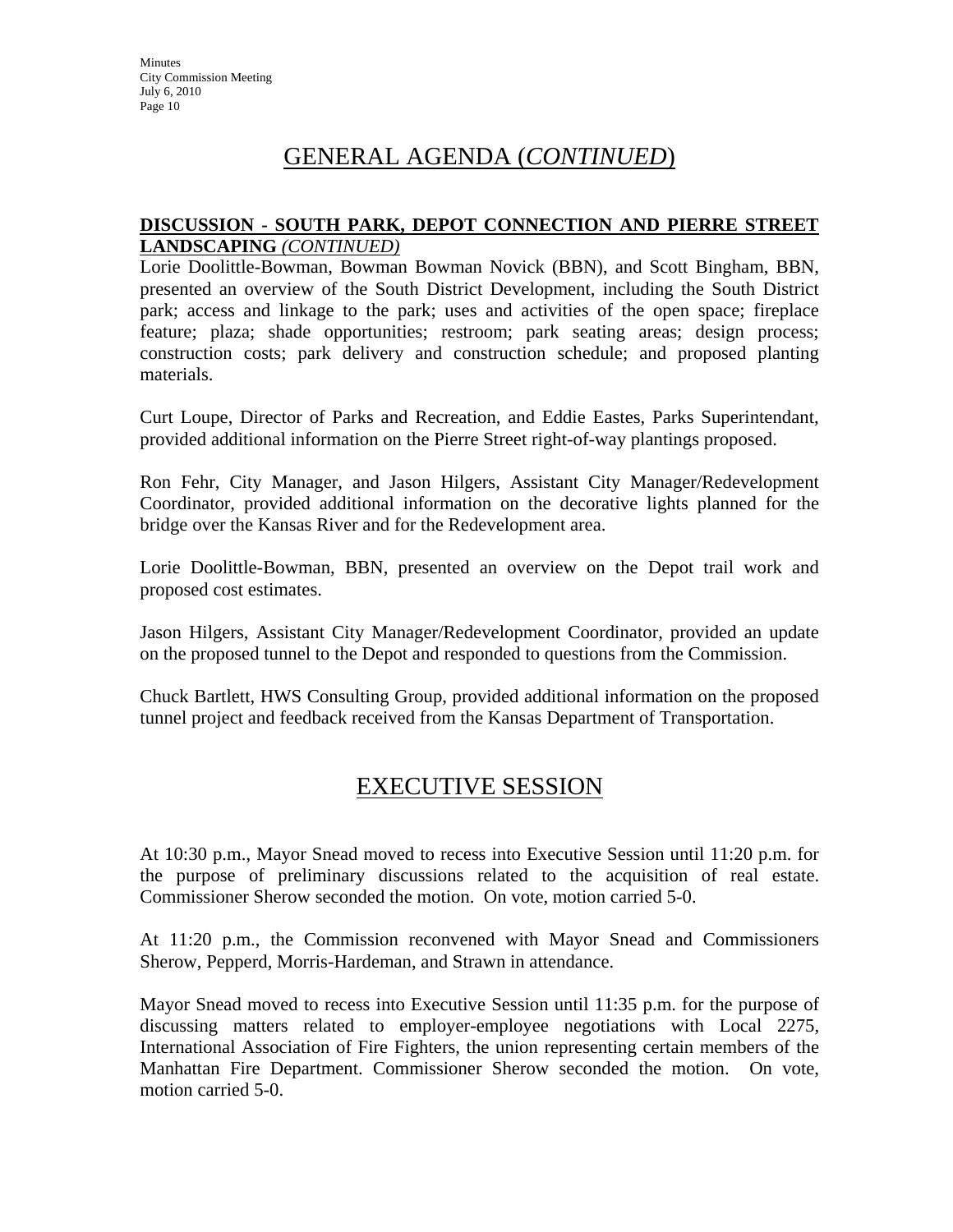### **EXECUTIVE SESSION (CONTINUED)**

At 11:35 p.m., the Commission reconvened with Mayor Snead and Commissioners Sherow, Pepperd, Morris-Hardeman, and Strawn in attendance.

### **ADJOURNMENT**

Mayor Snead moved to adjourn the meeting. Commissioner Sherow seconded the motion. On vote, motion carried 5-0.

At 11:35 p.m., the Commission adjourned.

Fees, MMC, City Clerk Gar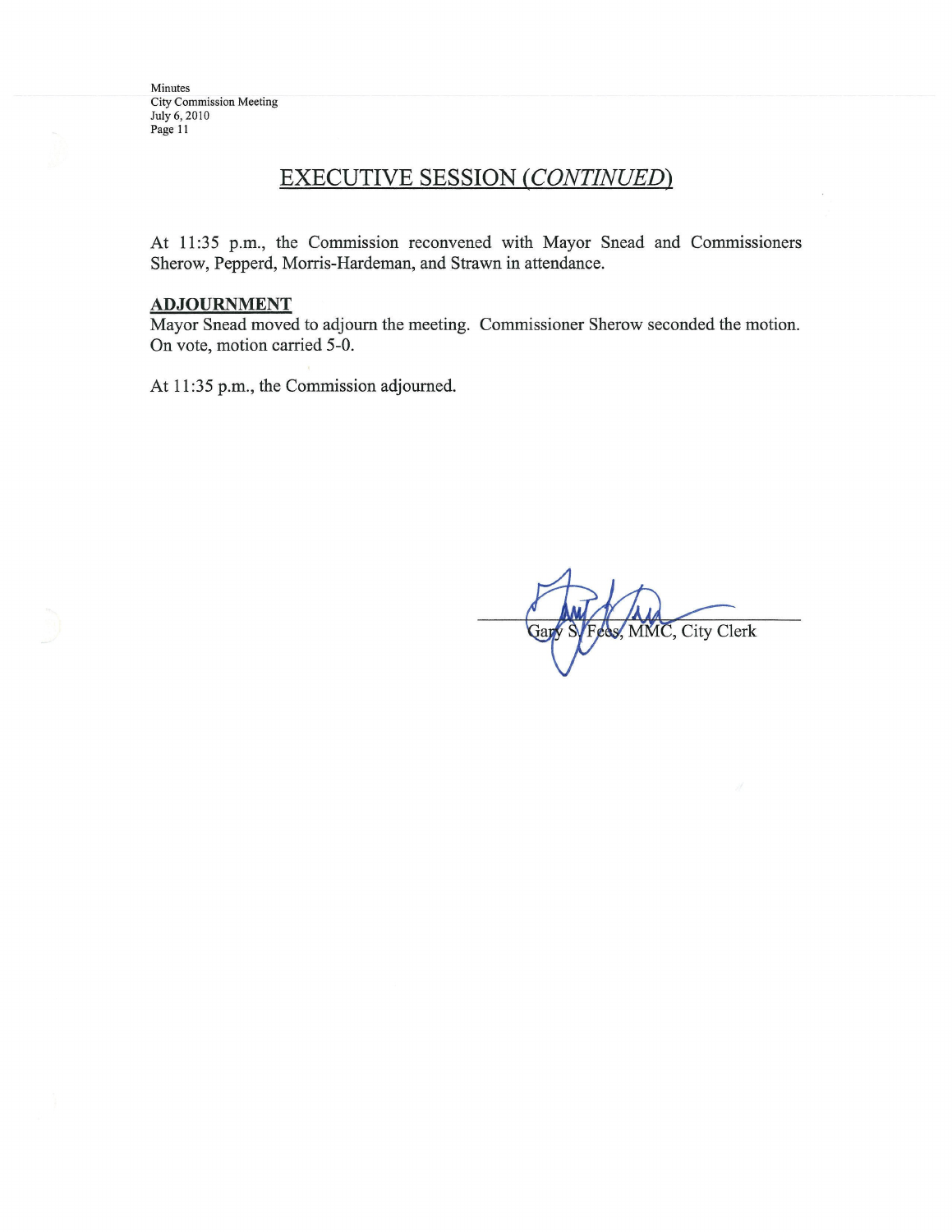*Attachment No. 1*

# 2010 Emergency Shelter Grant Funding Breakdown

|                            | <b>Crisis Center</b> | <b>MESI</b> | <b>Salvation Army</b> | City       | <b>Total</b> |
|----------------------------|----------------------|-------------|-----------------------|------------|--------------|
| <b>Rehabilitation</b>      |                      |             |                       |            |              |
| <b>Operations</b>          | \$17,000.00          | \$10,000.00 |                       |            | \$27,000.00  |
| <b>Essential Services</b>  | \$3,000.00           | \$15,000.00 |                       |            | \$18,000.00  |
| <b>Homeless Prevention</b> |                      |             |                       |            |              |
| <b>Admin</b>               |                      |             |                       | \$1,184.20 | \$1,184.20   |
| <b>Total</b>               | \$20,000.00          | \$25,000.00 | \$                    | \$1,184.20 | \$46,184.20  |